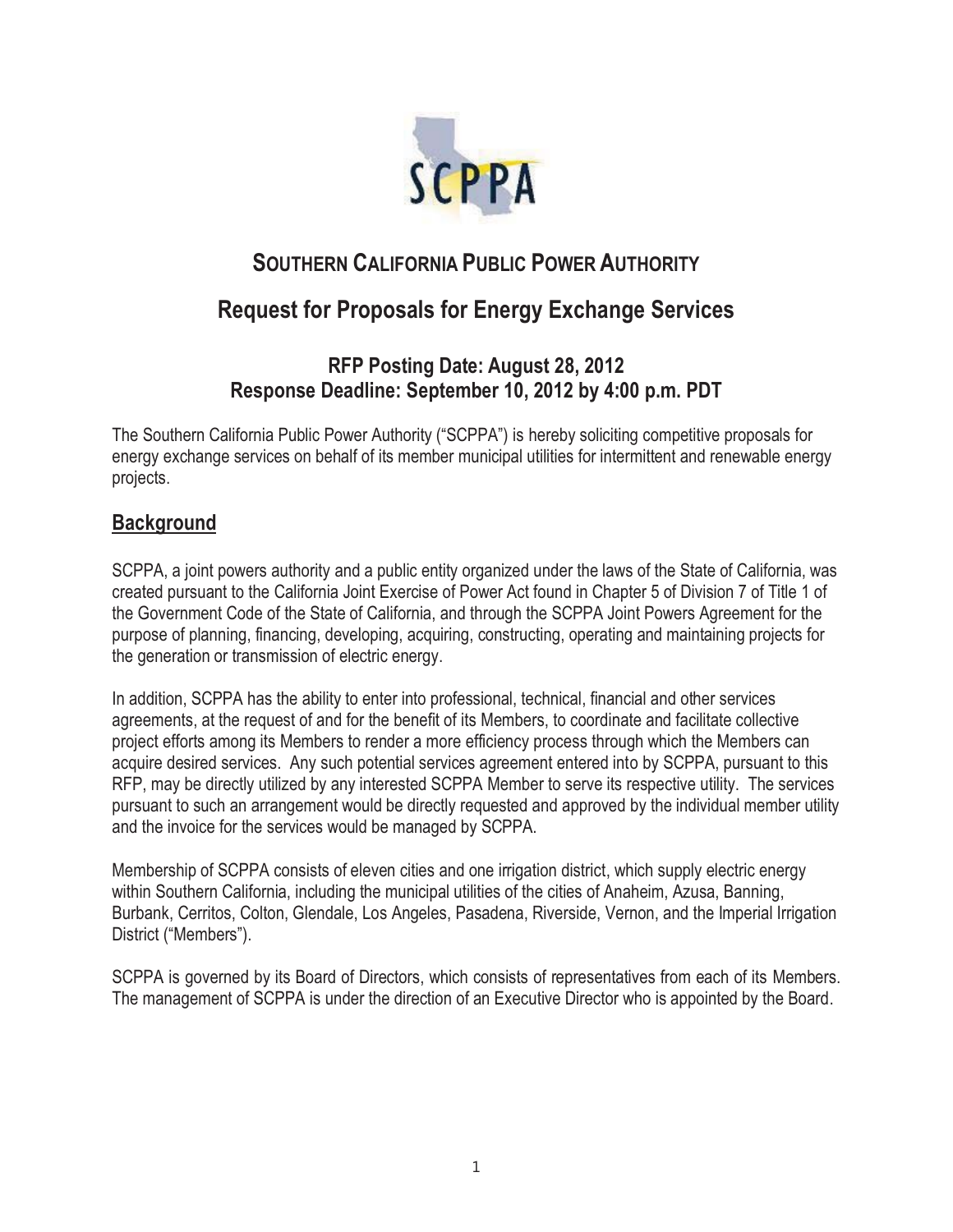# **Scope of Services**

- 1. The respondents should propose programs designed to meet the following objectives beginning January 1, 2013:
	- Receive wind energy at an agreed Point of Integration (POI).
	- Schedule energy delivery and issue all applicable E-Tags.
	- Deliver fixed blocks of energy at an agreed SCPPA Point of Delivery (POD).
	- Reconcile energy and (re-)bundle with applicable Renewable Energy Credits (supplied by SCPPA) to be as concurrent as possible and comply with applicable regulations and reporting requirements.
	- Manage all required transmission rights, integration charges and associated tariffs.
- 2. Proposals will be for the project as outlined in Table 1.

| <b>Project</b> | <b>Maximum</b><br>Term (yrs) | Maximum<br>Capacity<br>(MW) | <b>Expected</b><br>Average<br><b>Capacity</b><br><b>Factor</b> | <b>Expected</b><br>Average<br>Capacity<br>(MW) | <b>Expected</b><br>Average<br><b>Energy</b><br>(GWh/yr) | Point of<br><b>Integration</b><br>(POI) | <b>BPA Point of</b><br><b>Delivery</b> | <b>Available</b><br><b>SCPPA</b><br><b>Transmission</b> |
|----------------|------------------------------|-----------------------------|----------------------------------------------------------------|------------------------------------------------|---------------------------------------------------------|-----------------------------------------|----------------------------------------|---------------------------------------------------------|
|                | 15                           | 50                          | 36%                                                            | 18.05                                          | 158.118                                                 | Harvalum<br>(BPA)                       | <b>NW Market</b><br>Hub                | Yes                                                     |

#### **Table 1: Renewable Project for which Energy Exchange Service is Requested**

- 3. The respondent will transmit all of the power in Table 1 above from the BPA Point of Delivery to the SCPPA POD at the Northern Oregon Border (NOB).
- 4. For the project in Table 1, SCPPA has transmission rights from the POI to the NW Market Hub up to the project maximum capacity that would be assigned to the respondent to conduct the requested transmission services.
- 5. SCPPA may introduce additional Projects with different POIs as identified in Table 1.
- 6. SCPPA may allow additional SCPPA PODs for a small portion of the energy. (Possible other SCPPA PODs include Mead, COB, Marketplace or other locations as requested by the SCPPA Member utilities.)
- 7. Pricing shall be offered as a cost per megawatt-hour of energy (\$/MWh) delivered at the SCPPA POD.
- 8. The anticipated average monthly production at POI for the project in Table 1 is shown in Table 2.

#### **Table 2: Estimated Average Monthly Production in GWh**

| Project | <b>Jan</b> | Feb   | Mar    | Apr    | May    | Jun    | Jul    | Aug    | Sep    | Oct    | Nov    | Dec   | Total   |
|---------|------------|-------|--------|--------|--------|--------|--------|--------|--------|--------|--------|-------|---------|
|         | 9.682      | 8.293 | 12.054 | 13.049 | 16.360 | 15.233 | 16.107 | 13.616 | 11.154 | 11.566 | 10.366 | 9.013 | 146.493 |
|         |            |       |        |        |        |        |        |        |        |        |        |       |         |
|         |            |       |        |        |        |        |        |        |        |        |        |       |         |
|         |            |       |        |        |        |        |        |        |        |        |        |       |         |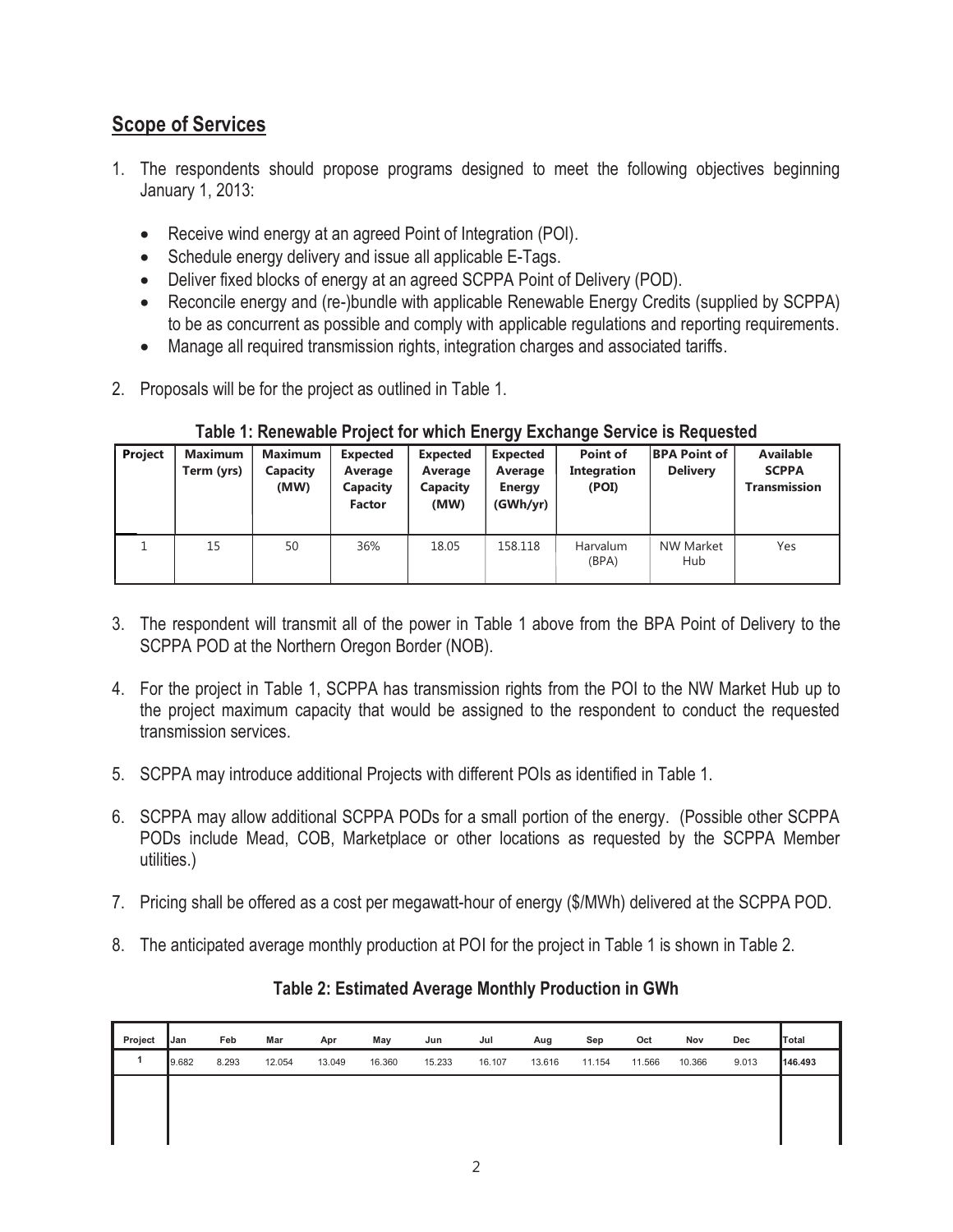- 9. Assumptions:
	- SCPPA will provide day ahead and hour ahead estimates according to the WECC protocol (plus fifteen minutes for hourly data), of the expected Project energy, including access to the hourly facility wind forecaster/scheduler. The final forecast for scheduling will be provided by SCPPA thirty (30) minutes before the hour.
	- Delivery shall be WSPP Schedule C, Firm subject to Liquidated Damages, delivered in fixed blocks (shapes to be negotiated).
	- "On-Peak" shall be defined as HE 0700 through HE 2200 PPT (16 hrs/day) Monday through Saturday, except for NERC Holidays.
	- All Environmental Attributes associated with the Project shall be ultimately retained by SCPPA.
	- Contractor shall work with SCPPA to assure compliance with existing and potential future changes to applicable Commission and Regulatory agency guidelines and standards throughout the Term of the agreement.
	- NW Market Hub is defined as the composite point of delivery including Columbia, Midway, Sickler, Valhalla, and/or Vantage substations pursuant to the BPA Open Access Transmission Tariff and the PTP-06 rate schedule (or successor).
	- Table 1 reflects the expected average energy per year (158.118 GWh/yr) based on a capacity factor of 36% for the wind farm. Table 2 is the estimated average monthly production of the wind farm based on the wind trend in the area, which totals 146.493 GWh per year. Both of these numbers are estimates, and the actual production of the wind farm may fall within both numbers. The true up period at the end of the year will reconcile all of the actual energy, annually.

## **Proposal Submission Required Elements**

**1. Transmittal Letter:** A brief statement of the Respondent's understanding of the work to be done and commitment to perform the work as scheduled including a summary of exceptions taken to the request for proposal requirements, statement of work, specifications, and reference to any proposed contractual terms and conditions required by the proposer. An officer authorized to bind must sign the proposal on behalf of the proposer and must include the following declarations on the Transmittal Letter:

> "This proposal is genuine, and not sham or collusive, nor made in the interest or in behalf of any person not herein named; the proposer has not directly or indirectly induced or solicited any other proposer to put in a sham bid, or any other person, firm or corporation to refrain from submitting a proposal; and the proposer has not in any manner sought by collusion to secure for themselves an advantage over any other proposer."

- **2. Applicant Information:** Provide legal name of the company, physical street address, e-mail address, telephone, name and title of individuals authorized to represent the Respondent.
- **3. Term:** Three years, with automatic renewal, and one-year termination provision for SCPPA.
- **4. Proposal:** Provide a description of the proposed project, how it meets each of the objectives of this request for proposals, a detailed description addressing all of the Scope of Services, as well as any tasks, task elements and/or functions that are not part of the proposal.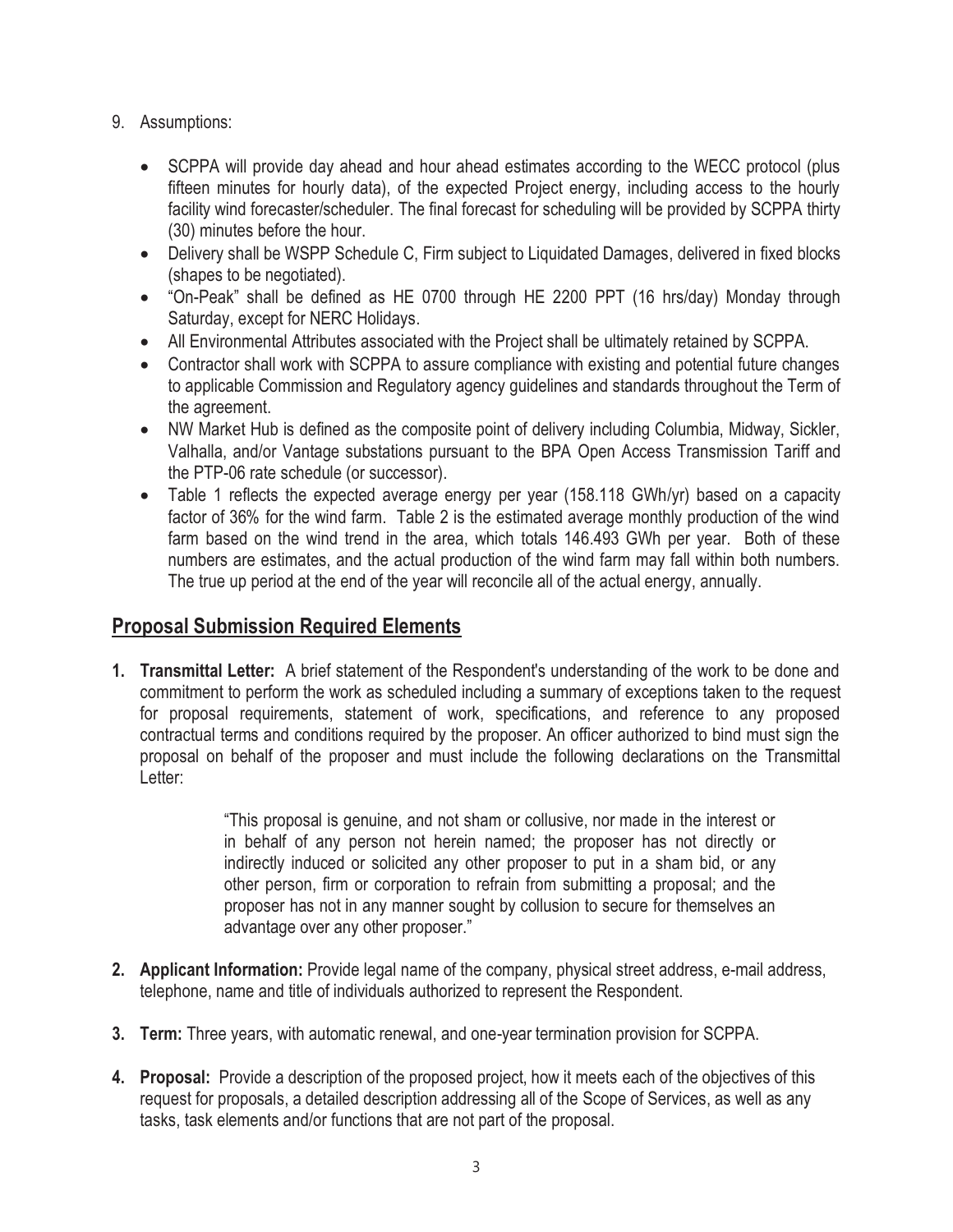- **5. Options:** Provide option pricing, at minimum, for the following three scenarios:
	- Option 1: Delivery of flat 24/7, 18 MW, through a 12 month period, for three years.
	- Option 2: Delivery of a flat 24/7, 26-27 MW, March through October, and 0 MW November through February, for three years.
	- Option 3: Delivery of a flat 24/7, 24 MW, March through October, and 0 MW November through February, for three years,

and;

Delivery of on-peak 16/6, 4-5\_MW, March through October, and 0 MW November through February, for three years.

- **6. Fees:** SCPPA is interested in discovering the Respondent's qualifications and pricing to make an informed decision and proceed to more specific negotiations. Pricing should be made based on good faith estimates of the requirements defined in this request for proposals. Detail specific examples or estimates of the fees. Describe how the fees will be determined. Prior to contract award, the successful bidder shall supply a detailed breakdown of the applicable overheads and fringe benefit costs that are part of the labor rates and other direct costs associated with the services to be performed.
- **7. Timeline:** Provide a timeline for transaction development and implementation for each potential project, Member participation, and any other natural subdivisions of work applicable to this contract.
- **8. Experience:** Respondent will clearly identify project participants and management team.
	- a. Describe your firm's experience as may be applicable to this request for proposals, your organizational structure, management qualifications, and other contract-related qualifications, including number of years firm has been in business.
	- b. Specify key employees and describe their qualifications, experience and duties related to this request for qualifications, including the office location(s) where work will be performed.
	- c. Provide a commitment statement for the retention and use of key employees as proposed, their availability to initiate and sustain the proposal, as well as planned supplemental employees if key personnel are not available to assure project delivery.
	- d. State whether proposer will use subcontractors to perform services pursuant to the contract. Should the use of subcontractors be offered, the proposer shall provide the same assurances of competence for the subcontractor, plus the demonstrated ability to manage and supervise the subcontracted work. Subcontractors shall not be allowed to further subcontract with others for work. The provisions of any contract resulting from this RFP shall apply to all subcontractors in the same manner as to the proposer.
	- e. Respondent shall indicate any and all pending litigation that could affect the viability of respondent's proposal, continuance of existing contracts, operation or financial stability.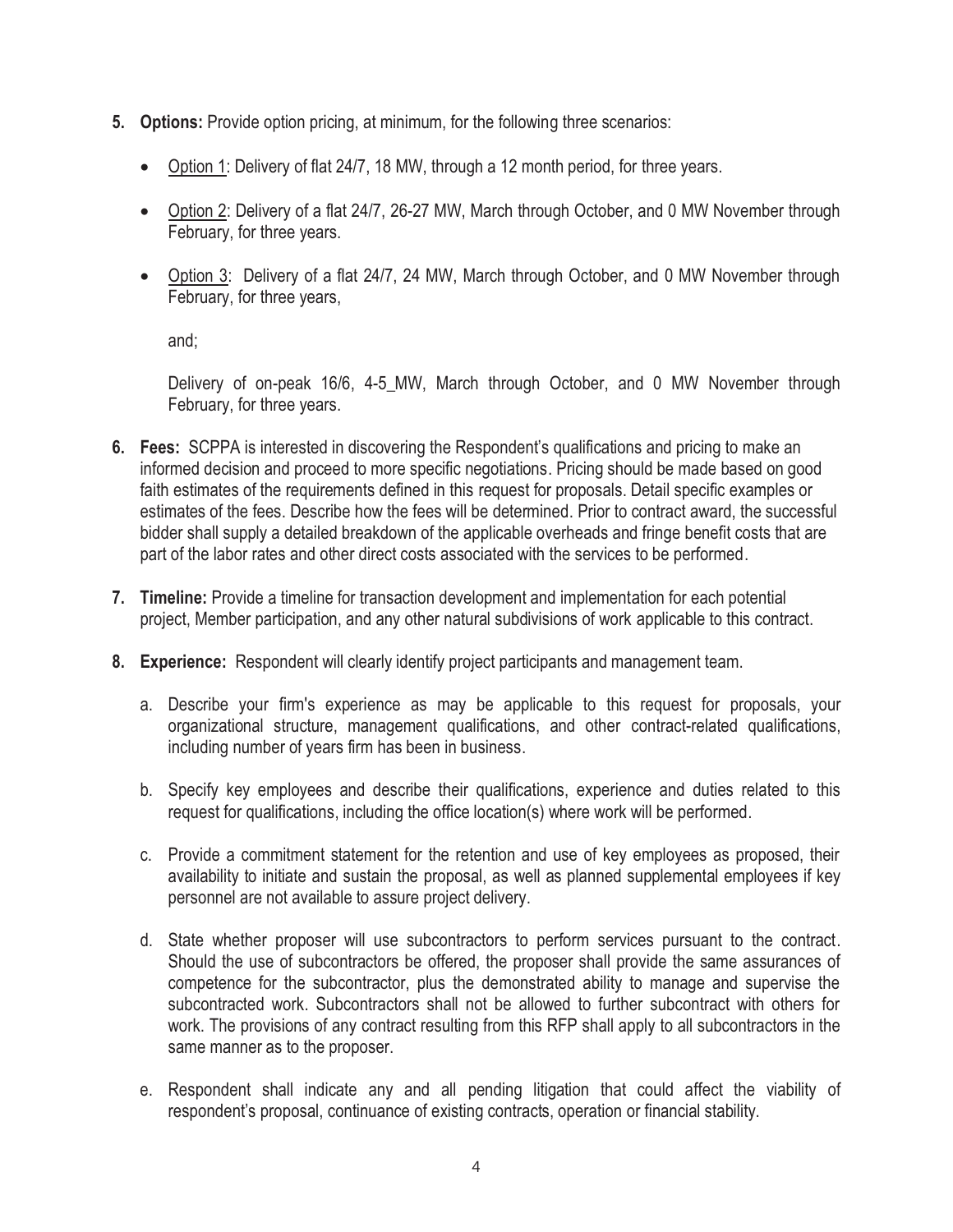- f. Describe whether the proposer has, within the last five years, rendered any service to SCPPA or to any of SCPPA's Members, either as a contractor or subcontractor, either under the current proposer's name or any other name or organization. If so, please provide details (status as prime or subcontractor, brief description of the contract, contract start and end dates, the contract administrator name, and total actual contract expenditures).
- g. If the proposer has not rendered any service within the last five years to SCPPA or to any of SCPPA's Members, then please provide references over that period with the requested details described above including the counterparty for which services were provided.
- h. Identify existing projects or programs which respondent developed and/or operates.
- i. Describe relevant program development and implementation experience, approach, and provide a list of references for similar projects completed.
- j. Identify expectations from customer including requirements definition, strategy refinement, and staffing requirements to support implementation methodology.

### **Proposal Submission Delivery Requirements**

There will be no initial proposer's conference associated with this request for proposals. Clarification questions may be addressed to Julie Felipe at jfelipe@scppa.org.

One (1) hard copy of your response, including a transmittal letter of authentic offer with wet-ink authority signature, and any supporting documentation should be delivered prior to 4:00 p.m. PST on September 10, 2012 to:

> Attention: Manager of Energy Systems Southern California Public Power Authority 1160 Nicole Court Glendora, CA 91740

One electronic copy of your proposal should also be delivered to the address above, preferably on a CD or USB flash drive, or alternately e-mailed to jfelipe@scppa.org.

No contact should be made with the Board of Directors, committees or working group representatives, or SCPPA Participating Members concerning this request for proposals.

All information received by SCPPA in response to this request for proposals is subject to the California Public Records Act and all submissions may be subject to review in the event of an audit.

### **Proposal Terms and Conditions**

- 1. SCPPA reserves the right to cancel this RFP at any time, reject any and all proposals and to waive irregularities.
- 2. SCPPA shall determine at its sole discretion the value of any and/or all proposals including price and non-price attributes.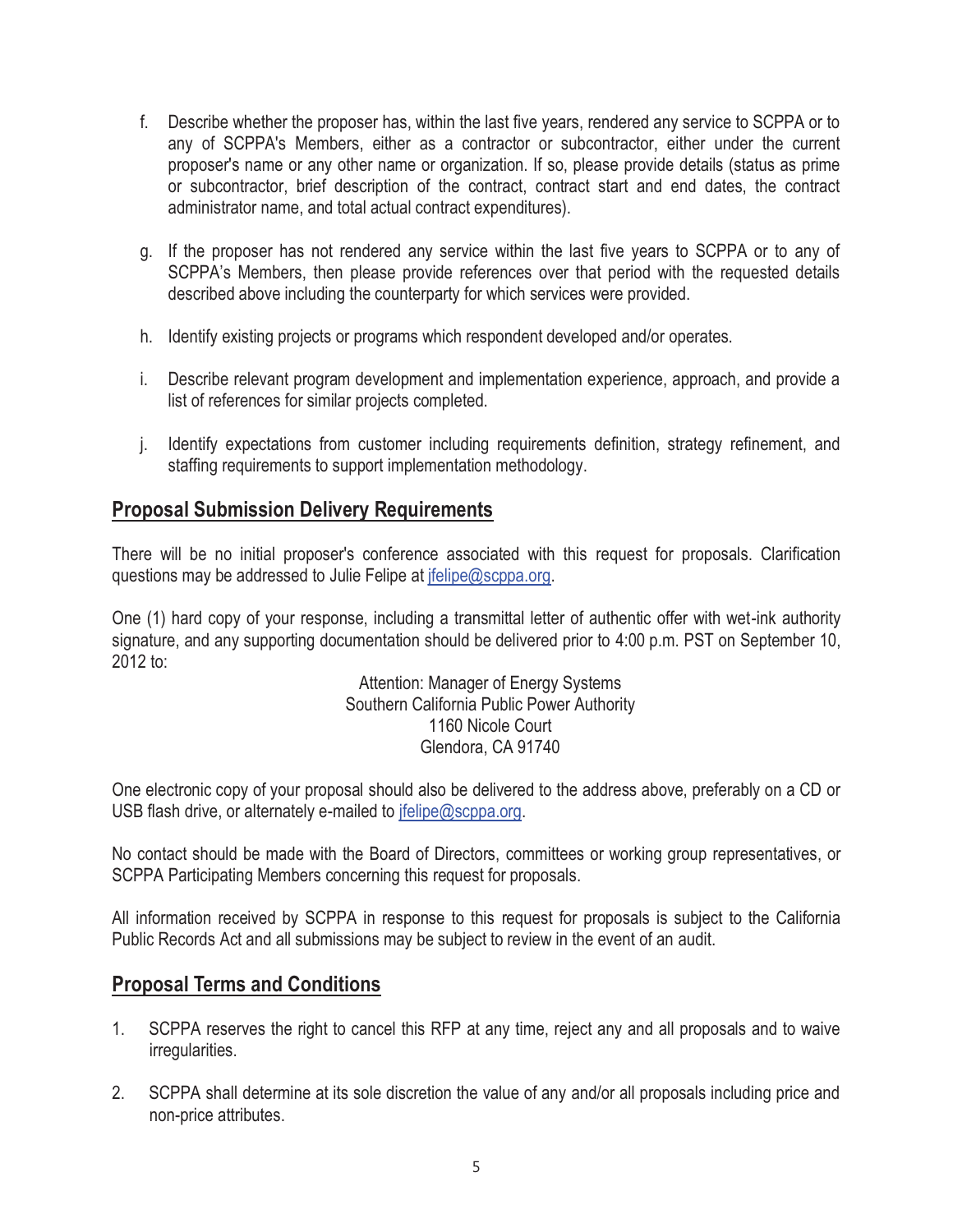- 3. Proposals may be sub-divided or combined with other proposals, at SCPPA's sole discretion.
- 4. SCPPA shall perform an initial screening evaluation to identify and eliminate any proposals that are not responsive to the request for proposals, do not meet the minimum requirements set forth in the request for proposals, are clearly not economically competitive with other proposals, or are submitted by respondents that lack appropriate creditworthiness, sufficient financial resources, or qualifications to provide dependable and reliable services.
- 5. SCPPA reserves the right to submit follow up questions or inquiries to request clarification of information submitted and to request additional information from any one or more of the respondents.
- 6. SCPPA reserves the right, without qualification and in its sole discretion, to accept or reject any or all proposals for any reason without explanation to the respondent, or to make the award to that respondent, who, in the opinion of SCPPA, will provide the most value to SCPPA and its customers.
- 7. SCPPA may decline to enter into any potential engagement agreement or contract with any respondent, terminate negotiations with any respondent, or to abandon the request for proposal process in its entirety.
- 8. SCPPA reserves the right to make an award, irrespective of price or technical ability, if SCPPA determines that to do so would result in the greatest value to SCPPA and its Members.
- 9. Those respondents who submit proposals agree to do so without legal recourse against SCPPA, its Members, their directors, officers, employees and agents for rejection of their proposal(s) or for failure to execute or act on their proposal for any reason.
- 10. SCPPA shall not be liable to any respondent or party in law or equity for any reason whatsoever for any acts or omissions arising out of or in connection with this request for proposals.
- 11. SCPPA shall not be liable for any costs incurred by any respondents in preparing any information for submission in connection with this RFP process or any and all costs resulting from responding to this RFP. Any and all such costs whatsoever shall remain the sole responsibility of the respondent
- 12. SCPPA may require certain performance assurances from proposers prior to entering into negotiations for a proposed project. Such assurances may potentially include a requirement that proposers provide some form of performance security.
- 13. Either SCPPA collectively or Members individually may respond to, or enter into negotiations for a proposal. SCPPA is not responsible or liable for individual Members interactions with the respondent which are not entirely conducted through SCPPA or at SCPPA's option or election to engage the respondent as defined within the Terms and Conditions herein.
- 14. Submission of a Proposal constitutes acknowledgement that the Proposer has read and agrees to be bound by the terms and specifications of this RFP and any addenda subsequently issued prior to the due date for a Proposal.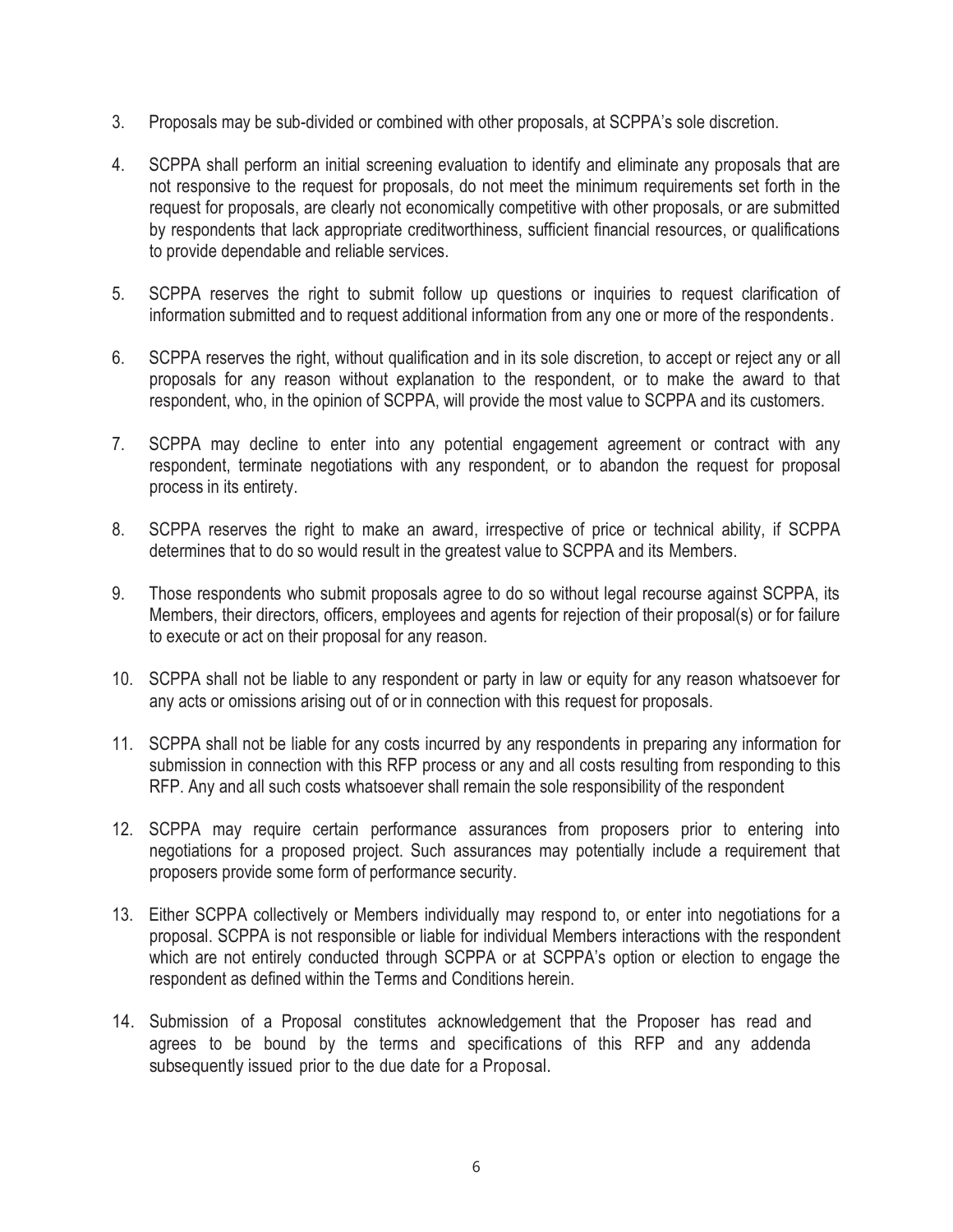- 15. Information in this RFP is accurate to the best of SCPPA's knowledge but is not guaranteed to be correct. Proposers are expected to complete all of their due diligence activities prior to entering into any final contract negotiations with SCPPA.
- 16. SCPPA reserves the right to reject any Proposal for any reason without cause. SCPPA reserves the right to enter into relationships with more than one vendor, can choose not to proceed with any Proposer with respect to one or more categories of services, and can choose to suspend this RFP or to issue a new RFP that would supersede and replace this one.

## **Additional Requirements for Proposal**

- **1. Consideration of Responses:** Submitted proposals should be prepared simply and economically, without the inclusion of unnecessary promotional materials. Proposals should be submitted on recycled paper that has a minimum of thirty percent (30%) post-consumer recycled content and duplex copied (double-sided pages) where possible.
- **2. Insurance, Licensing, or other Certification:** If selected, the proposer will be required to maintain sufficient insurance, licenses, or other required certifications for the type of work being performed. SCPPA or its Members may require specific insurance coverage to be established and maintained during the course of work and as a condition of award or continuation of contract.
- **3. Non-Discrimination/Equal Employment Practices/Affirmative Action Plan:** If selected, the proposer and each of its known subcontractors may be required to complete and file an acceptable Affirmative Action Plan. The Affirmative Action Plan may be set forth in the form required as a business practice by the Department of Water and Power of the City of Los Angeles which is SCPPA's largest Member.
- **4. Living Wage Ordinance:** If selected, the proposer may be required to comply with the applicable provisions of the City of Los Angles Living Wage Ordinance and the City of Los Angeles Service Contract Workers Retention Ordinance. The Living Wage Ordinance provisions are found in Section 10.36 of the Los Angeles City Administrative Code; and the Service Contract Workers Retention Ordinance are found in Section 10.37 of the Los Angeles Administrative Code (SCWRO/LW0).
- **5. Prevailing Wage Rates:** If selected, and if the project is funded in any part by resources with such an obligation, the respondent may be required to conform to prevailing wage rates applicable to the location(s) where any work is being performed.
- **6. Child Support Policy:** If selected, proposer may be required to comply with City of Los Angeles Ordinance No. 172401, which requires all contractors and subcontractors performing work to comply with all reporting requirements and wage earning assignments and wage earning assignments relative to court ordered child support.
- **7. Supplier Diversity:** Proposers shall take reasonable steps to ensure that all available business enterprises, including Women Business Enterprises (WBEs) and Minority Business Enterprises (MBEs) have an equal opportunity to compete for and participate in the work being requested by this